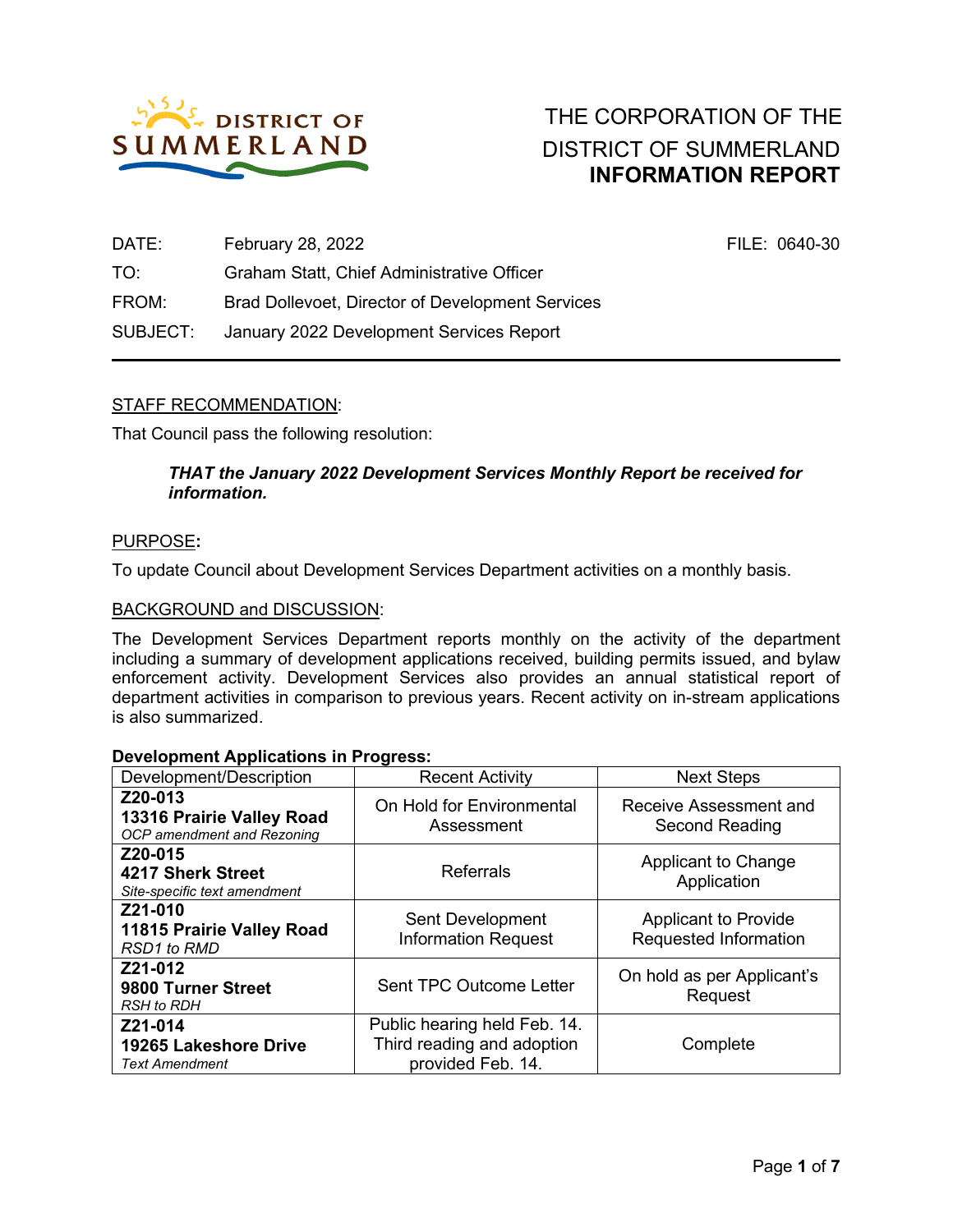| Z21-015- Short Term<br><b>Rentals</b><br><b>District of Summerland</b><br><b>Bylaw Amendment Short Term</b><br>Rentals | <b>Public Hearing held February</b><br>14; 3 <sup>rd</sup> Reading provided.                    | MOTI signed, and Adoption<br>going to Feb. 28 Evening<br>meeting      |  |  |
|------------------------------------------------------------------------------------------------------------------------|-------------------------------------------------------------------------------------------------|-----------------------------------------------------------------------|--|--|
| Z21-016<br>10314 Blair Street<br>Institutional to A1 Zoning                                                            | Sent Development<br><b>Information Request</b>                                                  | <b>Applicant to Provide</b><br>Requested Information                  |  |  |
| <b>DVP20-034</b><br>6011 Hwy 97<br>Front setback                                                                       | 12/17/2020 - Advisory<br><b>Planning Commission</b>                                             | <b>Expecting New Plans, to</b><br>Return to APC for<br>Recommendation |  |  |
| <b>DVP20-035</b><br><b>6102 Austin Street</b><br>Retaining Wall Variance                                               | <b>Received New Plans from</b><br>Applicant                                                     | Will move forward after<br>consulting applicant                       |  |  |
| <b>DVP20-036</b><br>13316 Prairie Valley Road<br>Servicing requirements                                                | Coordinated with Z20-013                                                                        | On hold at applicant's<br>request                                     |  |  |
| <b>DVP21-027</b><br>9800 Turner Street<br>La Vista Project                                                             | Waiting on Rezoning                                                                             | Waiting on rezoning                                                   |  |  |
| <b>DVP21-028</b><br>13208/13210 Kelly Avenue<br><b>Parking Variance</b>                                                | <b>Revisions received</b>                                                                       | Going to APC (with DP)                                                |  |  |
| <b>DVP21-030</b><br>8710 Tomlin Street<br>Retaining Wall Variance                                                      | Internal Referrals Complete                                                                     | <b>TPC Outcome Letter</b>                                             |  |  |
| <b>DVP21-031</b><br><b>6108 Austin Street</b><br>Side/Rear Setback/Sidewalk<br>Variance                                | Council approval given on<br>January 24 <sup>th</sup> , DVP not<br>issued, awaiting BP issuance | BP issuance, fire separation                                          |  |  |
| <b>DVP21-032</b><br><b>14815 Conway Crescent</b><br>Section 8.1.5(a)                                                   | ON HOLD, require ALC<br>application                                                             | ON HOLD                                                               |  |  |
| <b>DVP21-033</b><br>17515 Sanborn Street<br><b>Retaining Wall</b>                                                      | Processing                                                                                      | Going to Council on February<br>28 <sup>th</sup> Evening meeting.     |  |  |
| S20-010<br>8108 Purves Road<br>1 to 2 lots                                                                             | <b>PLA Issued</b>                                                                               | Awaiting Submission for final                                         |  |  |
| S20-011<br>9704 Julia Street<br>1 to 2 lots                                                                            | <b>PLA Issued</b>                                                                               | Final Subdivision upon<br>submission                                  |  |  |
| S21-001<br>19265/19267 Lakeshore<br><b>Drive North</b><br>Lot line adjustment                                          | <b>PLA Issued</b>                                                                               | Final Subdivision upon<br>submission                                  |  |  |
| S21-002<br>7418 Kirk Avenue<br>3 lot subdivision                                                                       | <b>PLA Issued</b>                                                                               | Final Subdivision upon<br>submission                                  |  |  |
| S21-003<br>19006/19106 Garnet Valley<br><b>Road</b><br>Lot line adjustment                                             | <b>PLA Issued</b>                                                                               | Final Subdivision upon<br>submission                                  |  |  |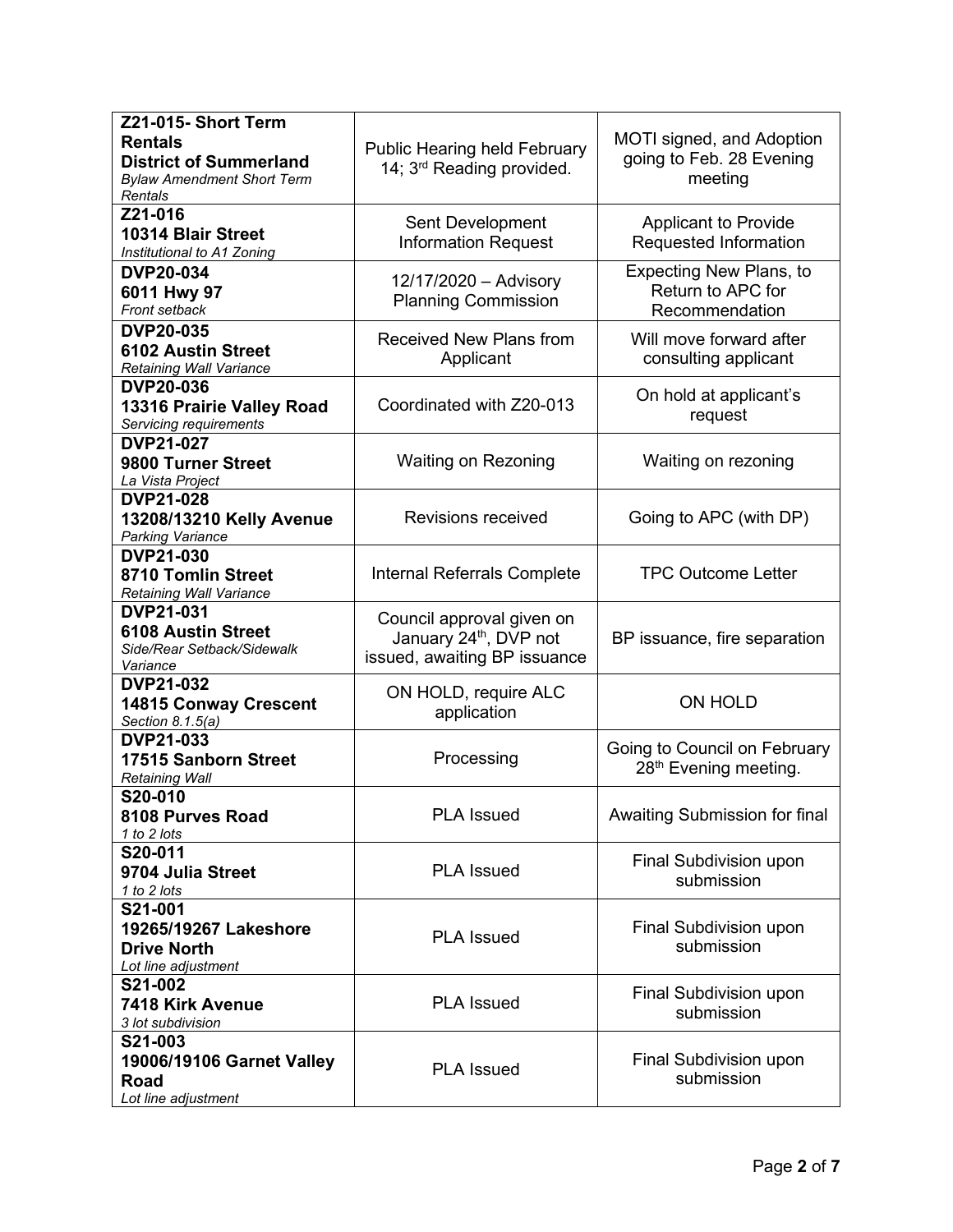| S21-004<br>6609 Nixon Road<br>2 lot subdivision                | <b>PLA Issued</b>                     | Final Subdivision upon<br>submission                                   |  |  |
|----------------------------------------------------------------|---------------------------------------|------------------------------------------------------------------------|--|--|
| S21-005<br>9907 Turner Street<br>2 lot subdivision             | <b>PLA Issued</b>                     | Final Subdivision upon<br>submission                                   |  |  |
| S21-006<br>10619 Lister Avenue<br>2 lot subdivision            | <b>PLA Issued</b>                     | Final Subdivision upon<br>submission                                   |  |  |
| S21-007<br>6108 Solly Road<br>2 lot subdivision                | <b>PLA Issued</b>                     | Final Subdivision upon<br>submission                                   |  |  |
| S21-008<br>19013 Bentley Road<br>(Hunters Hill - Phase 2)      | <b>PLA Issued</b>                     | <b>Applicant to Submit</b><br><b>Additional Information</b>            |  |  |
| S21-009<br>12600 Blagborne Avenue<br>1 to 17 lot subdivision   | Revised subdivision plan<br>submitted | Internal referral and issuance<br>of revised PLA                       |  |  |
| S21-010<br><b>6108 Austin Street</b><br>1 to 2 lot subdivision | <b>Issue PLA</b>                      | Final Subdivision upon<br>Submission                                   |  |  |
| S21-011<br>12010 Lakeshore Drive<br>1 to 3 lot subdivision     | <b>Issue PLA</b>                      | Will Follow-up with Applicant<br>to Determine Status of<br>Application |  |  |
| S21-012<br>20401 Highway 40<br>1 to 2 lots                     | <b>TPC Outcome Letter Sent</b>        | <b>Waiting for Response</b>                                            |  |  |
| S21-013<br>11709 Mott Street<br>1 to 2 lots                    | <b>Issued PLA</b>                     | Awaiting rezoning                                                      |  |  |
| S21-014<br>19240 Lakeshore Drive N<br>1 to 2 lots              | <b>Issued PLA</b>                     | Final submission upon<br>completion                                    |  |  |
| S21-015<br>11020 Ellis Avenue<br>1 to 2 lots                   | Prepare PLA                           | <b>Issue PLA</b>                                                       |  |  |
| S21-016<br>10812 Happy Valley Road                             | Prepare PLA                           | <b>Issue PLA</b>                                                       |  |  |
| S21-018<br>9913 Gillard Avenue<br>Lot Line Adjustment          | ON HOLD, ALC application<br>needed    | ON HOLD                                                                |  |  |
| DP20-015<br>6011 HWY 97<br><b>Trout Creek DP</b>               | New plan Submitted                    | <b>Expecting New Plans, to</b><br>Return to APC for<br>Recommendation  |  |  |
| DP20-016<br>10830 Prior Place<br>Watercourse DP                | <b>Referrals</b>                      | Applicant revising application,<br>Awaiting submission from<br>QEP     |  |  |
| DP21-018<br>9800 Turner Street<br>Multi-Family                 | <b>Waiting for Rezoning</b>           | Waiting for applicant<br>information                                   |  |  |
| DP21-019                                                       | Sent TPC Outcome Letter               | Applicant to provide revisions                                         |  |  |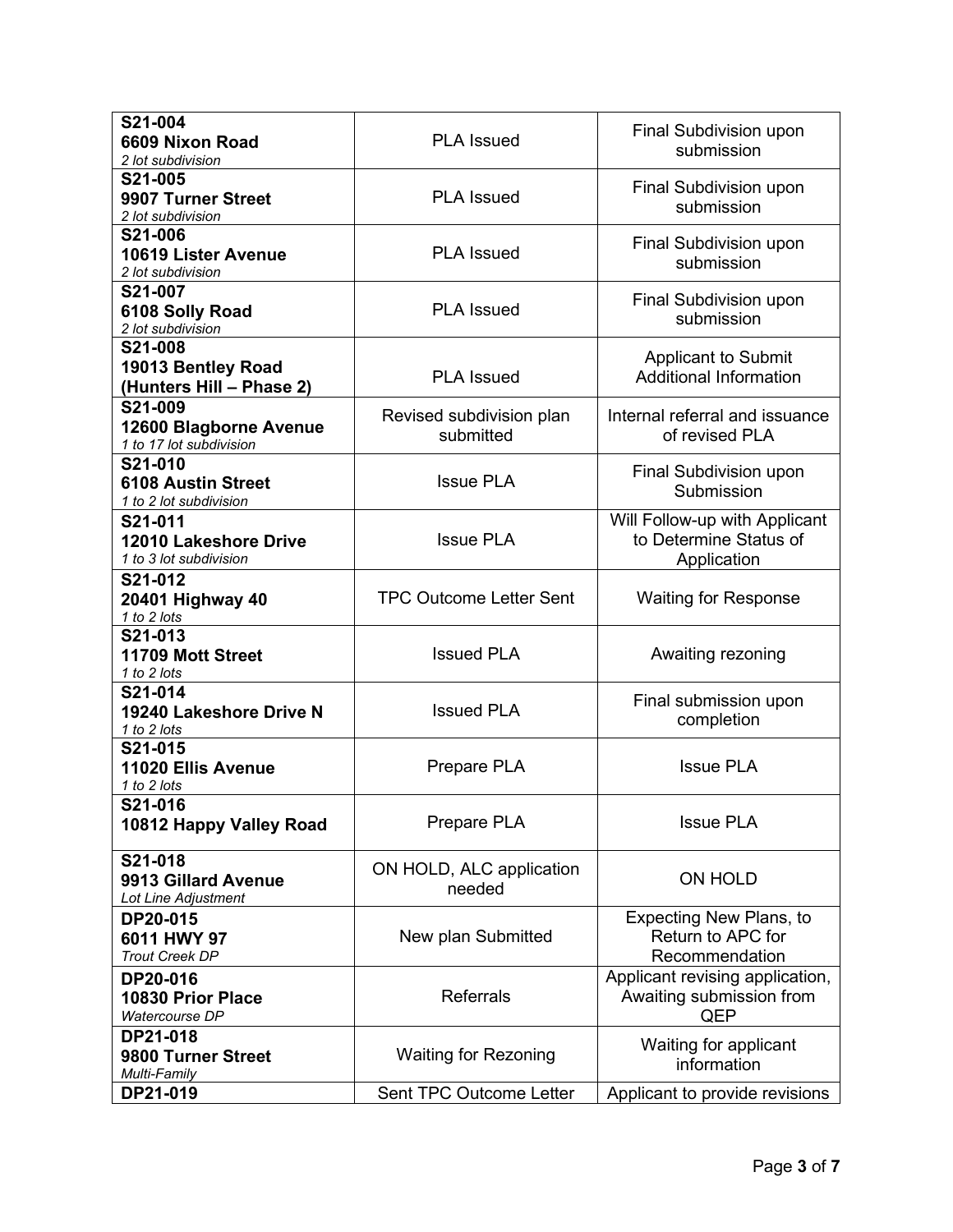| 13218 Kelly Avenue<br>Form and Character                                    |                             |                                                            |
|-----------------------------------------------------------------------------|-----------------------------|------------------------------------------------------------|
| DP21-021<br>13208/13210 Kelly Avenue<br>Form and Character                  | Revisions received          | Going to APC                                               |
| <b>DP21-022</b><br>19267-19265 Lakeshore<br><b>Drive</b><br><b>RAPR</b>     | Awaiting landscape security | Will issue DP once<br>landscaping estimate is<br>submitted |
| DP21-023<br>8710 Tomlin Street<br>Multi-Family                              | <b>Referral Sent</b>        | <b>TPC Outcome Letter</b>                                  |
| <b>DP21-024</b><br><b>13415 Lakeshore Drive</b><br><b>OASIS Development</b> | <b>Referral Sent</b>        | <b>TPC Outcome Letter</b>                                  |

## **Development Application Activity Summary**

For the month of January, the District was not in receipt of any new development or planning applications. However, planning staff have been progressing a number of active planning applications forward for Committee review, and further to Council, over the past few months and have initiated a number of new strategic planning projects, including a Zoning Bylaw administrative update and the secondary dwelling regulation review, in light of residential flexibility regulation changes from the ALC that were changed January 1, 2022.

## **Building Permit Activity (Five Year Comparison):**

| <b>Month of January</b>            | 2018         | 2019         | 2020         | 2021         | 2022        |
|------------------------------------|--------------|--------------|--------------|--------------|-------------|
| <b>Permits Issued</b>              | 10           | 17           | 9            | 22           | 18          |
| <b>Total Construction</b><br>Value | \$1,038,000  | \$1,408,800  | \$2,137,000  | \$3,084,500  | \$4,328,000 |
| <b>Year to Date</b>                |              |              |              |              |             |
| <b>Permits Issued</b>              | 10           | 17           | 9            | 22           | 18          |
| <b>Total Construction</b><br>Value | \$1,038,000  | \$1,408,800  | \$2,137,000  | \$3,084,500  | \$4,328,000 |
| <b>Total Annual</b>                |              |              |              |              |             |
| <b>Permits Issued</b>              | 190          | 206          | 200          | 203          |             |
| Revenue                            | \$286,337    | \$445,982    | \$399,304    | \$557,236    |             |
| <b>Total Construction</b><br>Value | \$28,043,100 | \$45,879,300 | \$35,734,900 | \$59,775,300 |             |

*\*Note: Annual construction values may vary from published reports. The information contained above provides Actual values at year end. Previous reports may have included construction values for permits that were issued but not collected by the applicant or commenced construction before year end.*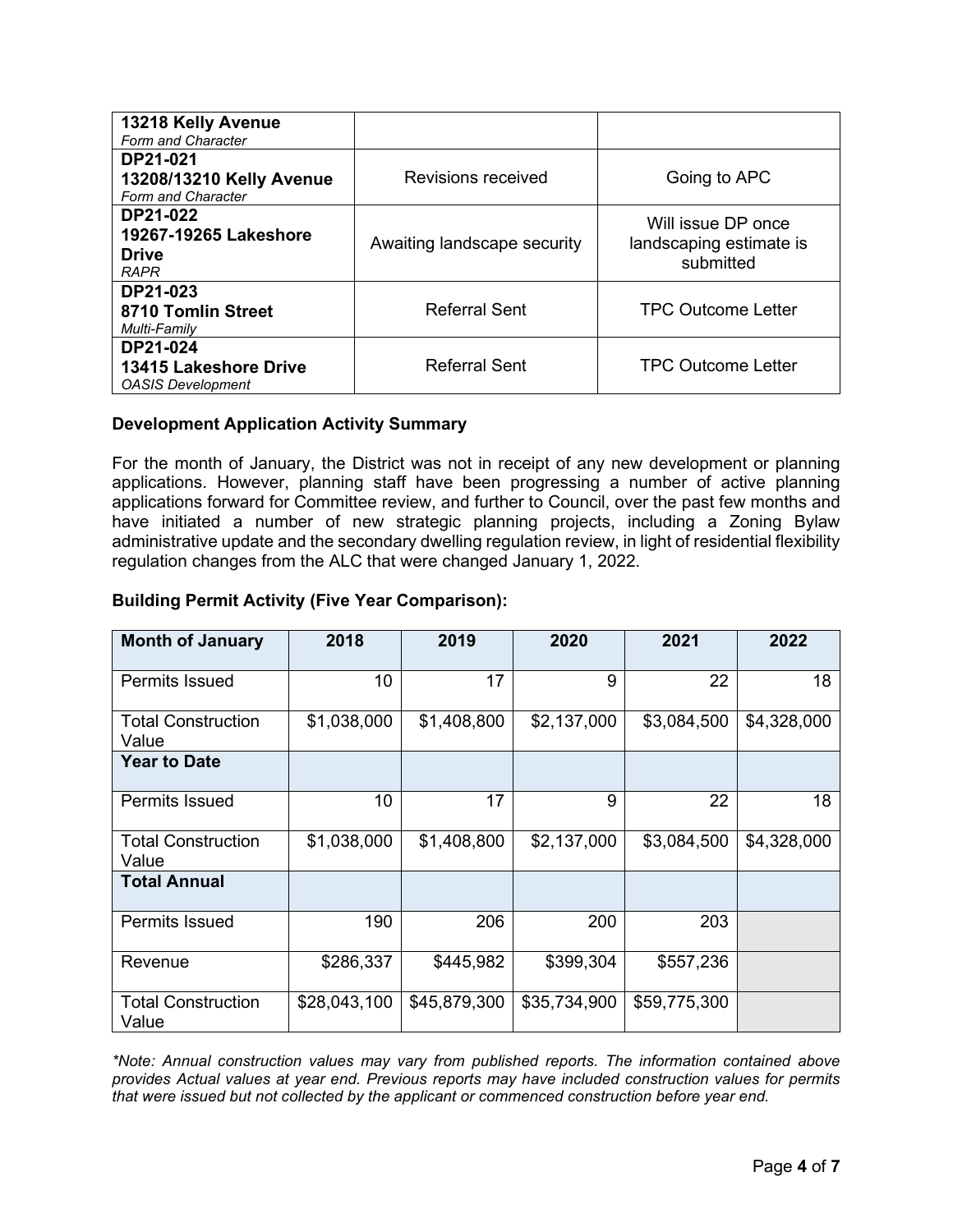Total construction value for building permits for the month of January was \$4,328,000 which is a five year high for the month of January in comparison to recent years. The District is maintaining a strong pace of construction activity leading off in 2022 and following from the District's record year experienced in 2021. The number of building permits issued was also on the higher side for January, with a total of 18 building permits issued in the month.

# **Bylaw Enforcement Activity:**

#### **Total Year to Date Bylaw Files:**

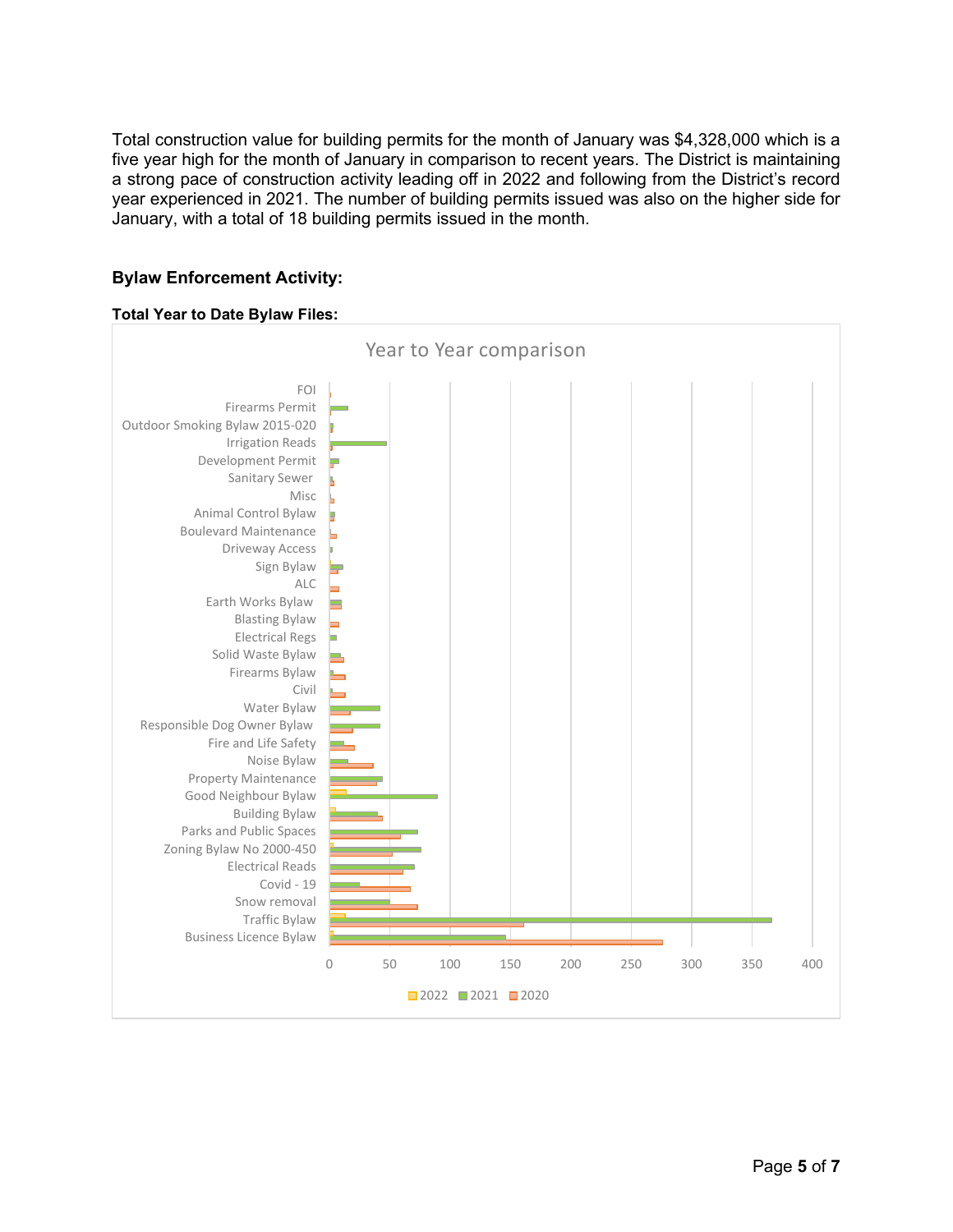



The bylaw enforcement team received 39 files in January, with 11 still open. 37 files remain open from 2021. Traffic Bylaw and the Good Neighbour Bylaw were the top two generators of complaints and bylaw files. There was a large drop in self-generated files from the bylaw enforcement team from January of last year, as Bylaw Staff did not actively look for unlicenced and abandoned vehicles (13) on roadways or tree branches over boulevards (33), which are Traffic Bylaw violations. There was also a large drop in snow related files from 2021 (33-3) in January as the District had two full-time officers for this period and were actively enforcing the snow removal provisions of the Traffic Bylaw.

This past January, Bylaw staff were involved in the consideration of implementation of new short term rental regulations, and initiating early discussion with enforcement monitoring service providers for short term rentals. Bylaw staff also reviewed administrative updates to the District's Building Bylaw and Traffic Bylaw review to go along with regular Bylaw Enforcement duties. Bylaw Enforcement Staff participated in additional training sessions in January including the Ombudspersons Office training session for Best Practices in Bylaw Enforcement.

LEGISLATION and POLICY:

- Regional Growth Strategy Bylaw No. 2770, 2017
- Official Community Plan Bylaw No. 2014-002
- Zoning Bylaw No. 2000-450